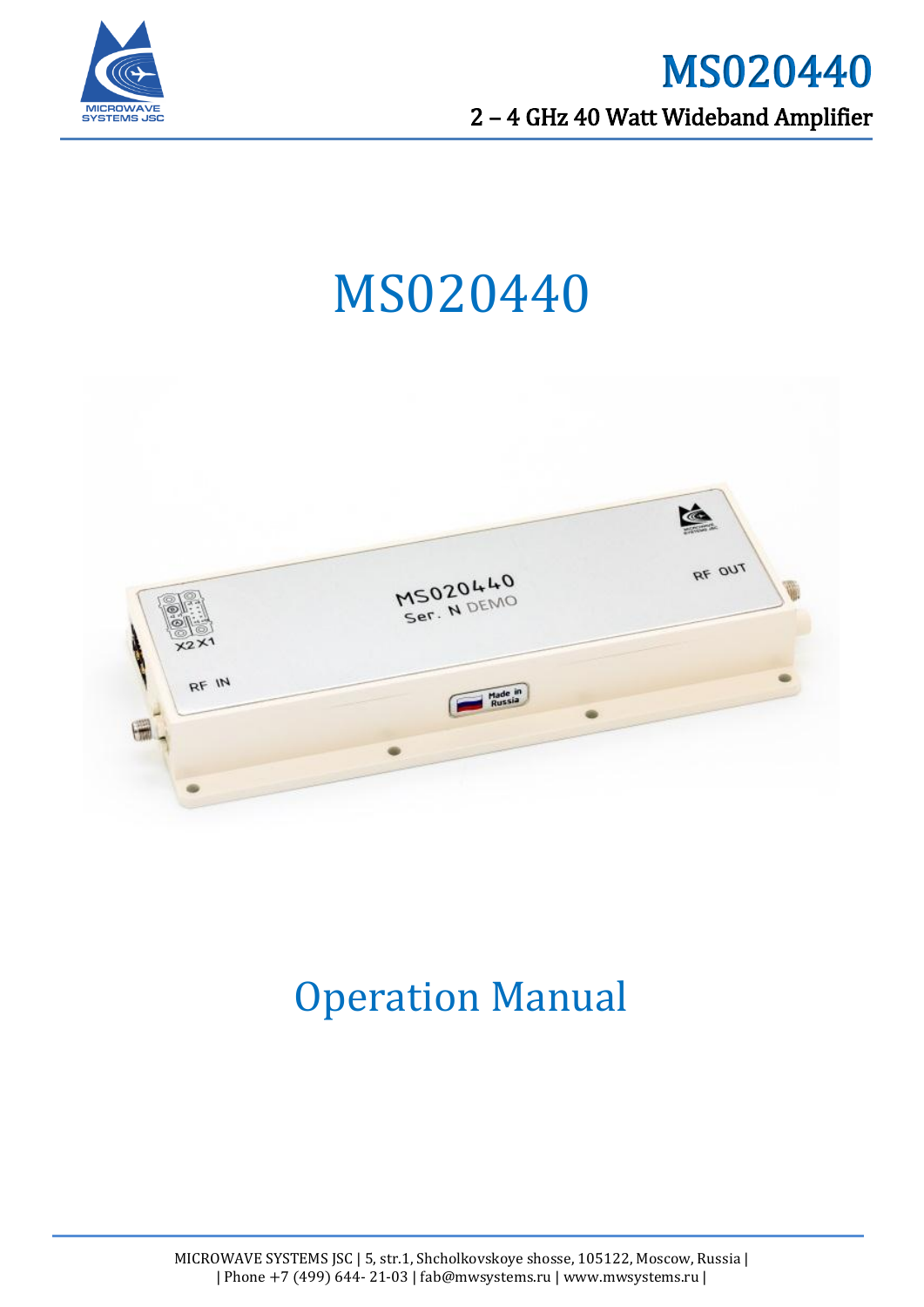

## MS020440 2 – 4 GHz 40 Watt Wideband Amplifier

### Specification  $T = 25^{\circ}C$

| <b>Operating Frequency</b>               | 24 GHz                   |
|------------------------------------------|--------------------------|
| <b>RF Saturated Output Power</b>         | 4550W                    |
| RF Output Power @ at $P_{in} = 0$ dBm    | 4048 W <sup>1</sup>      |
| Small Signal Gain                        | $48 - 58$ dB             |
| <b>Small Signal Gain Flatness</b>        | 2 dB Typ.                |
| <b>Input VSWR</b>                        | $2.0:1$ Max              |
| <b>Operating Voltage</b>                 | $+27V$                   |
| <b>Maximum Operating Current</b>         | 6 A                      |
| RF input overdrive                       | 15 dBm Max               |
| <b>Signal Source VSWR</b>                | $2.0:1$ Max              |
| <b>Output Load VSWR</b>                  | $2.0:1$ Max              |
| <b>Power Detector Load</b>               | 1 k0hm                   |
| RF connector, Input / Output / Impedance | SMA Female / 50 Ohm      |
| Cooling                                  | <b>External Heatsink</b> |
| Dimensions                               | 187.7 x 75.4 x 23 mm     |
| Weight                                   | $0.62$ kg                |
| Operating Temperature (baseplate)        | $-5575 °C$               |
| <b>Storage Temperature</b>               | $-6585$ °C               |
| <b>Relative Humidity</b>                 | 98 %                     |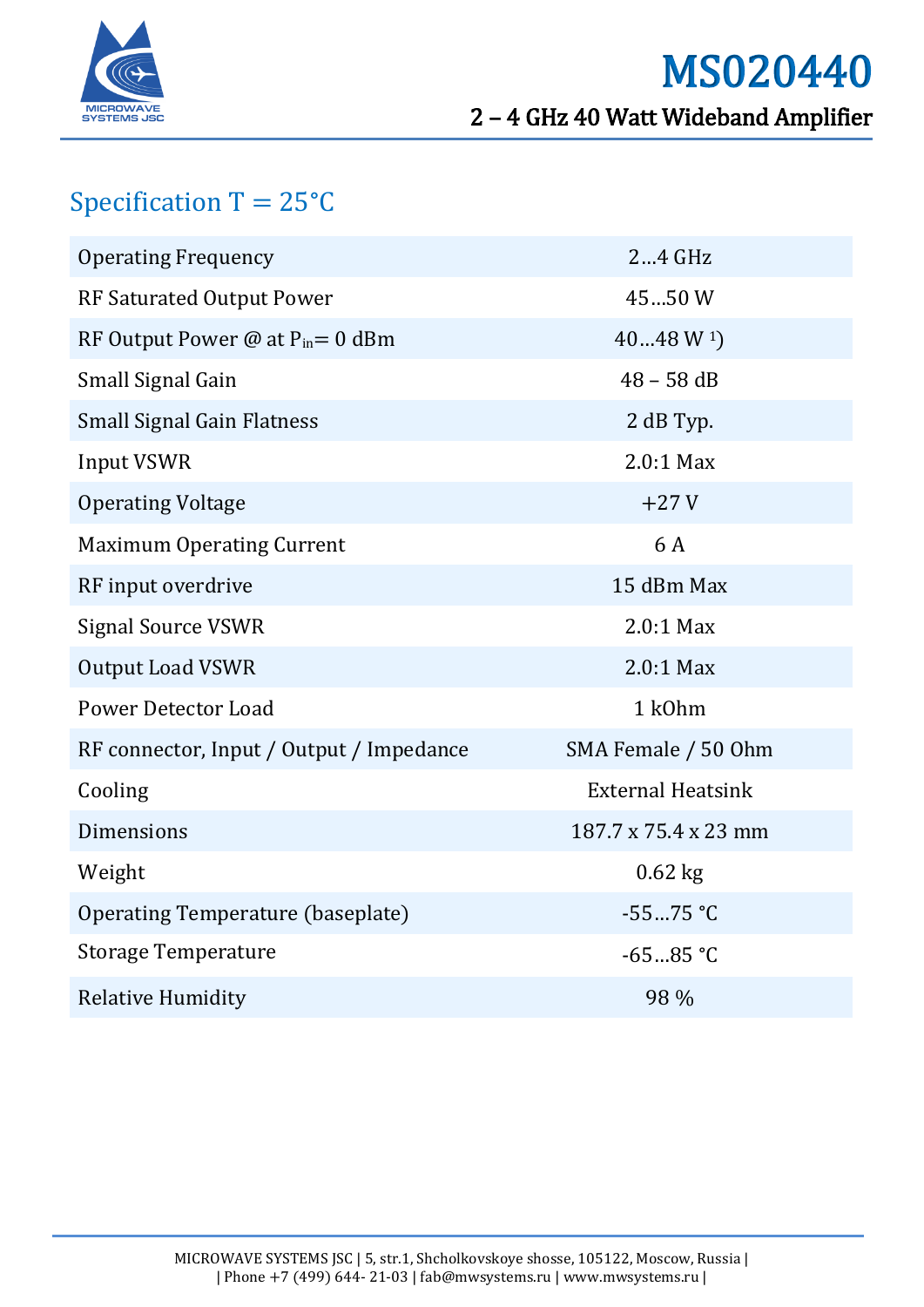

#### Amplifier Use:

- The amplifier operational baseplate temperature must be within the operational temperature range stated in the amplifier operation manual. Depending on the design and thermal requirements, using a heatsink with cooling fan is always recommended for safe reliable operation. A heat sink without a cooling fan may also be used. Damage caused from overheating will void the warranty.
- Confirm the system is designed and calibrated for 50 Ohms. Any impedance mismatch may cause performance issues.
- Confirm the amplifier output load is matched for a 50 Ohm impedance and will not exceed the maximum output load VSWR limit for the amplifier. Exceeding the maximum output load VSWR limit will result in reflected signal that could damage the amplifier and void the warranty.
- Confirm adequate system grounding is established. The DC power supply and amplifier must have a common ground in order to operate properly.
- Power supply must be able to provide adequate current for the amplifier. Power supply should be able to provide 1,5 times the typical current or 1,2 times the maximum current (whichever is greater).
- As long as the input and output ports of the amplifier are connected to a 50 Ohm load and RF-signal is applied, the amplifier can be powered up with DC voltage.
- Ensure that the power and DC voltage is off then connecting or disconnecting the input or output of the amplifier.
- $\bullet$  Exceeding absolute maximum ratings shown will damage the amplifier.
- $\cdot$  The amplifier is static sensitive. Always follow ESD rules when working with amplifier.

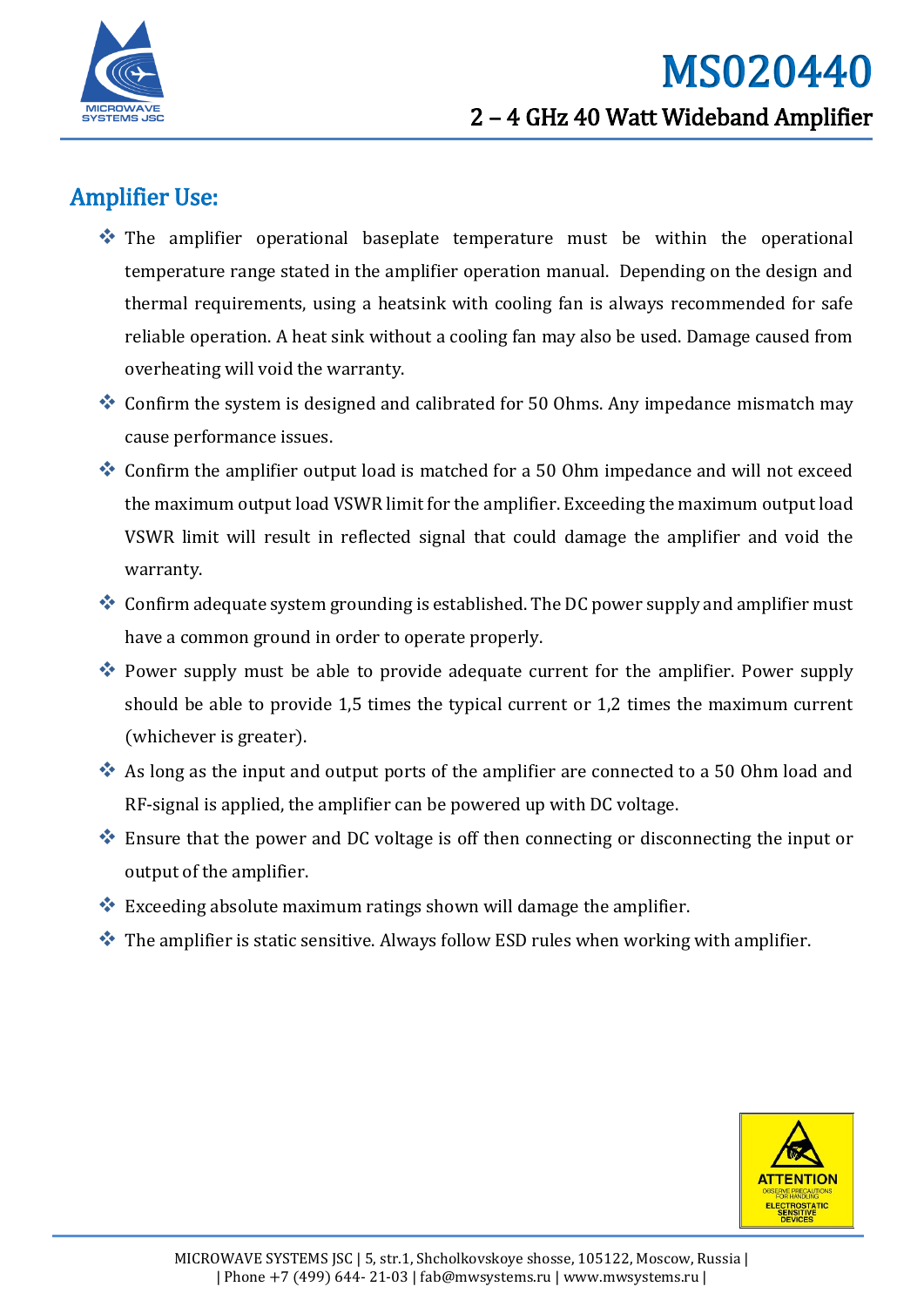

#### Connection Procedure:

1) RF connectors. Connect «RF IN» and «RF OUT» to 50 Ohm source / load.

2) X2 Connector. Connect Pin#B to DC Ground. Connect Pin#A on X2 to DC +27V biasing. Pin#1 and Pin#2 leave unconnected.

3) X1 Connector. Connect DC +5V/0V (TTL Logic High/Low) to Pin#9 and DC Ground to Pin#7. Connect DC +5V/0V (TTL Logic High/Low) to Pin#1 – Pin#5 to enable control of built-in attenuator. 4) Turning on the amplifier. Enable +27V DC (X2) and then enable DC +5V Pin #9 (X1) to turn on the RF signal.

The device will have maximum available gain at these conditions. To turn on the attenuator bit enable DC  $+5V$  to the necessary pin (Pin#1 – Pin#5 X1). It is possible to combine and use multiple bits at the same time.

#### **Connectors**

#### RF IN

RF input. Connect to 50 Ohm source. Do not exceed the maximum input power of +15 dBm, higher input power may damage the amplifier.

#### RF OUT

RF output. Connect to 50 Ohm load.

#### Pin#A (X2) / +26…+30 V DC power supply input

Use an appropriate power supply with an output voltage of +26…+30 V DC and an output current of 15 A.

#### Pin#B (X2)

Must be connected to the ground (return) connector of the power supply unit.

#### Pin#1, Pin#2 (X2)

No connection.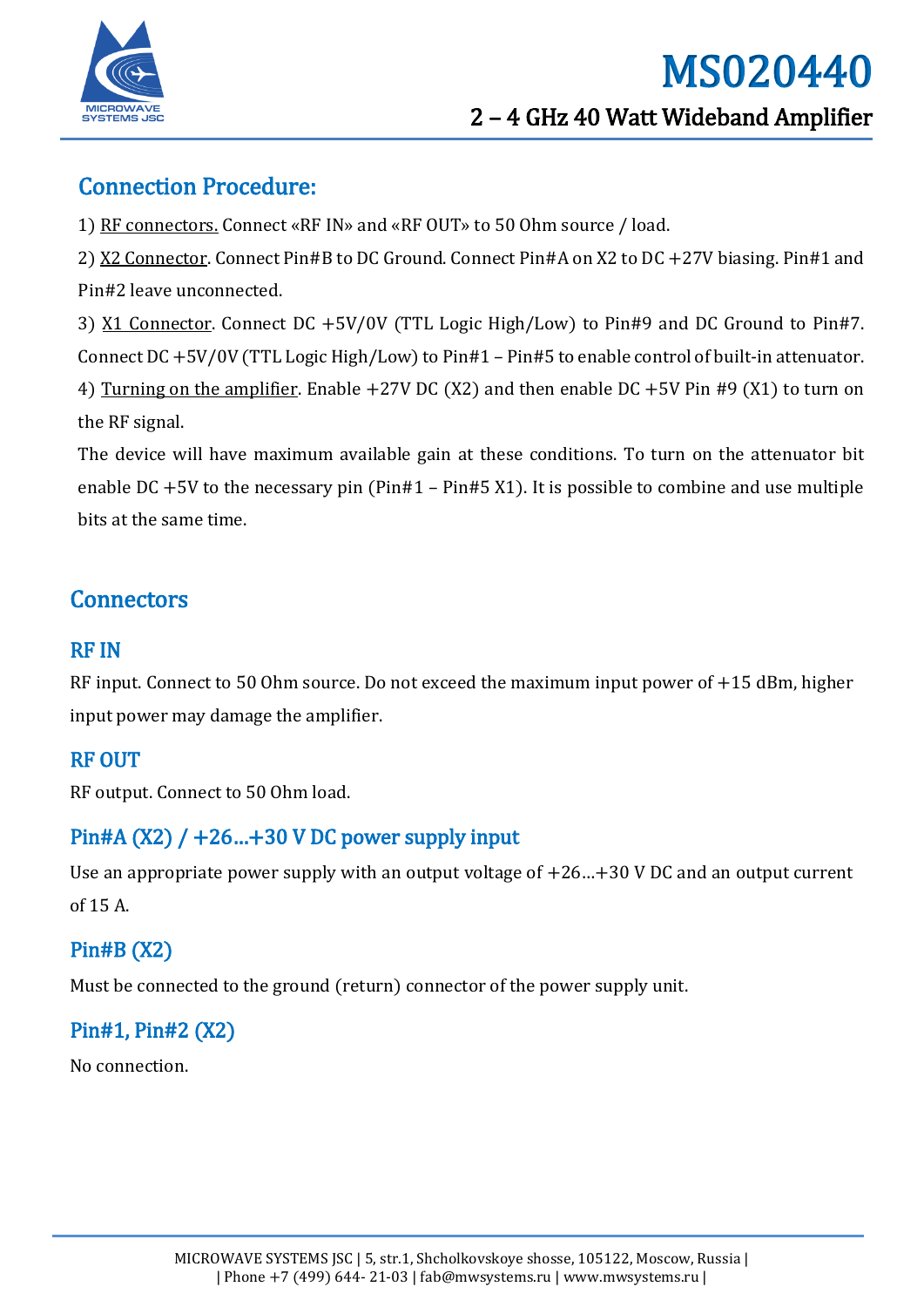

#### Pin#1 – Pin#5 (X1)

Enable control of built-in attenuator. To turn on the attenuator bit enable DC +5V (TTL Logic High)

to the necessary pin.

Pin#4 – Bit 1.8 control Pin#5 – Bit 0.9 control

Pin#1 – Bit 14.4 control Pin#2 – Bit 7.2 control Pin#3 – Bit 3.6 control

Typical small signal gain (turn on the attenuator bits)



#### Pin#6 (X1) Output voltage of built-in output power detector

The output provides a DC voltage proportional to the forward output power of the amplifier. Load Pin#6 on X1 connector at 1 kOhm and measure output power level using DC-tester or multimeter.



Typical power detector level vs. frequency  $\omega$  P<sub>out</sub> = 46 dBm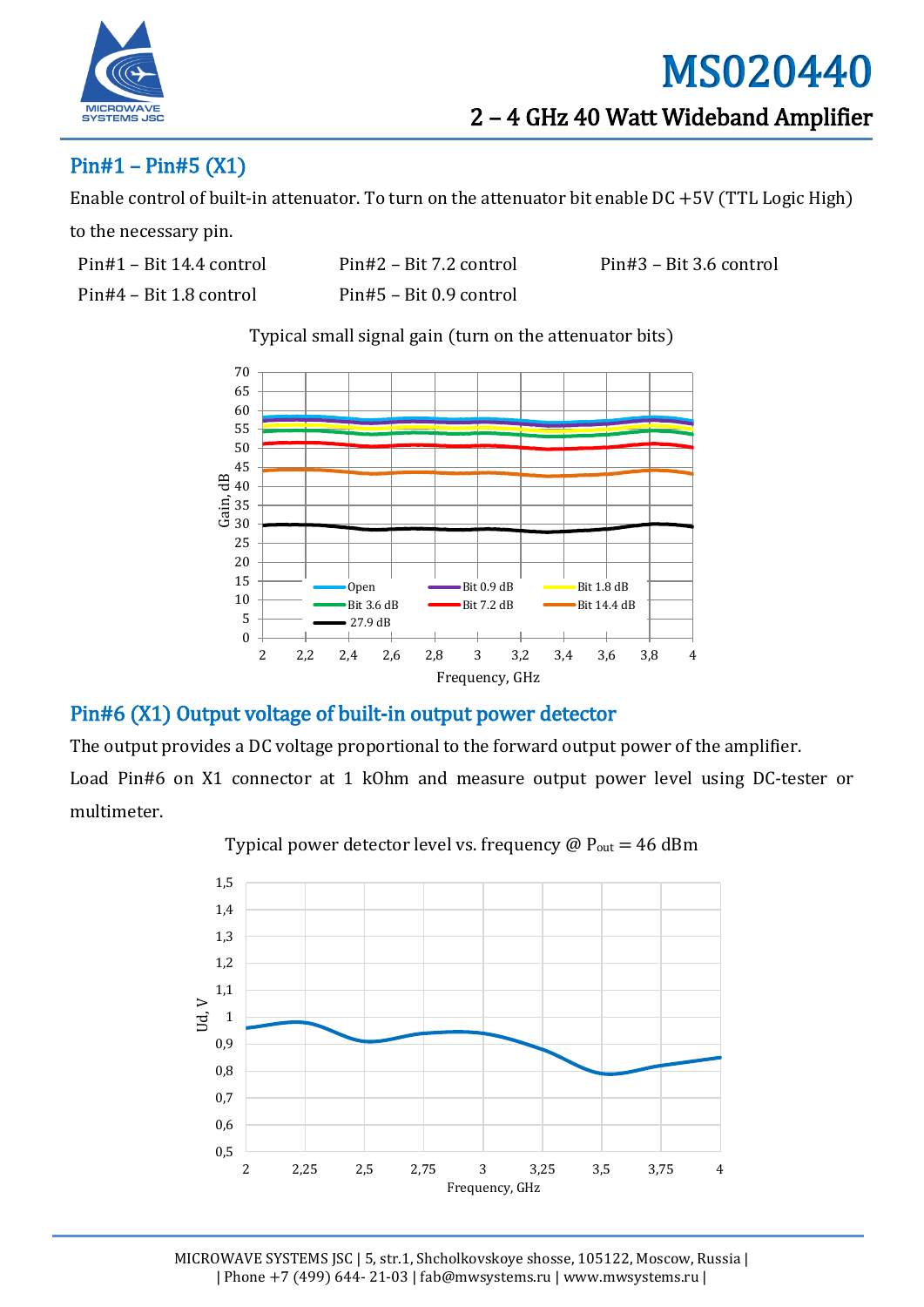

#### Pin#8 (X1) Output voltage of built-in output temperature sensor

This output provides a voltage proportional to the internal temperature of the amplifier. The voltage range of this output is 0…3 V DC (the type of temperature sensor is LM20BIM7 National Semiconductor).

Measure voltage level using DC-tester or multimeter.





 $V_0 = (-3.88 \times 10^{-6} \times T^2) + (-1.15 \times 10^{-2} \times T) + 1.8639$ 

$$
T = -1481.96 + \sqrt{2.1962 \times 10^6 + \frac{(1.8639 - V_{\odot})}{3.88 \times 10^{-6}}}
$$

#### Pin#9 (X1) Enable / disable of the amplifier

The input voltage range is  $+2.4...5$  V DC (TTL High Level). The voltage on this Pin enabling the amplifier. After applying a voltage on this Pin the amplifier goes activate and with RF input power the oscilloscope shot of the detected output signal is showed below.



#### Pin#7, Pin#10

DC ground.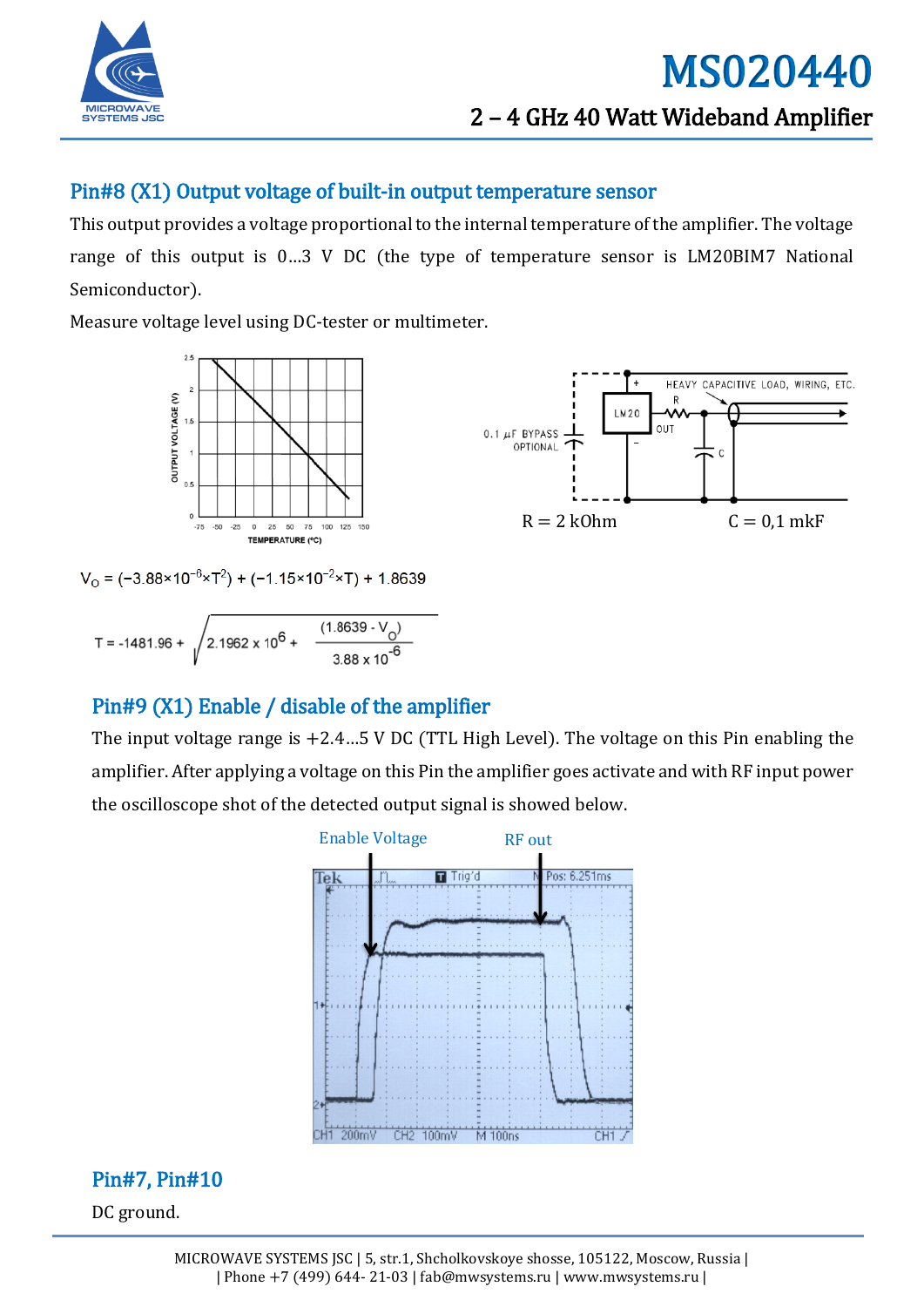

#### Gain-temperature compensation

The amplifier contains a built-in gain-temperature compensation.